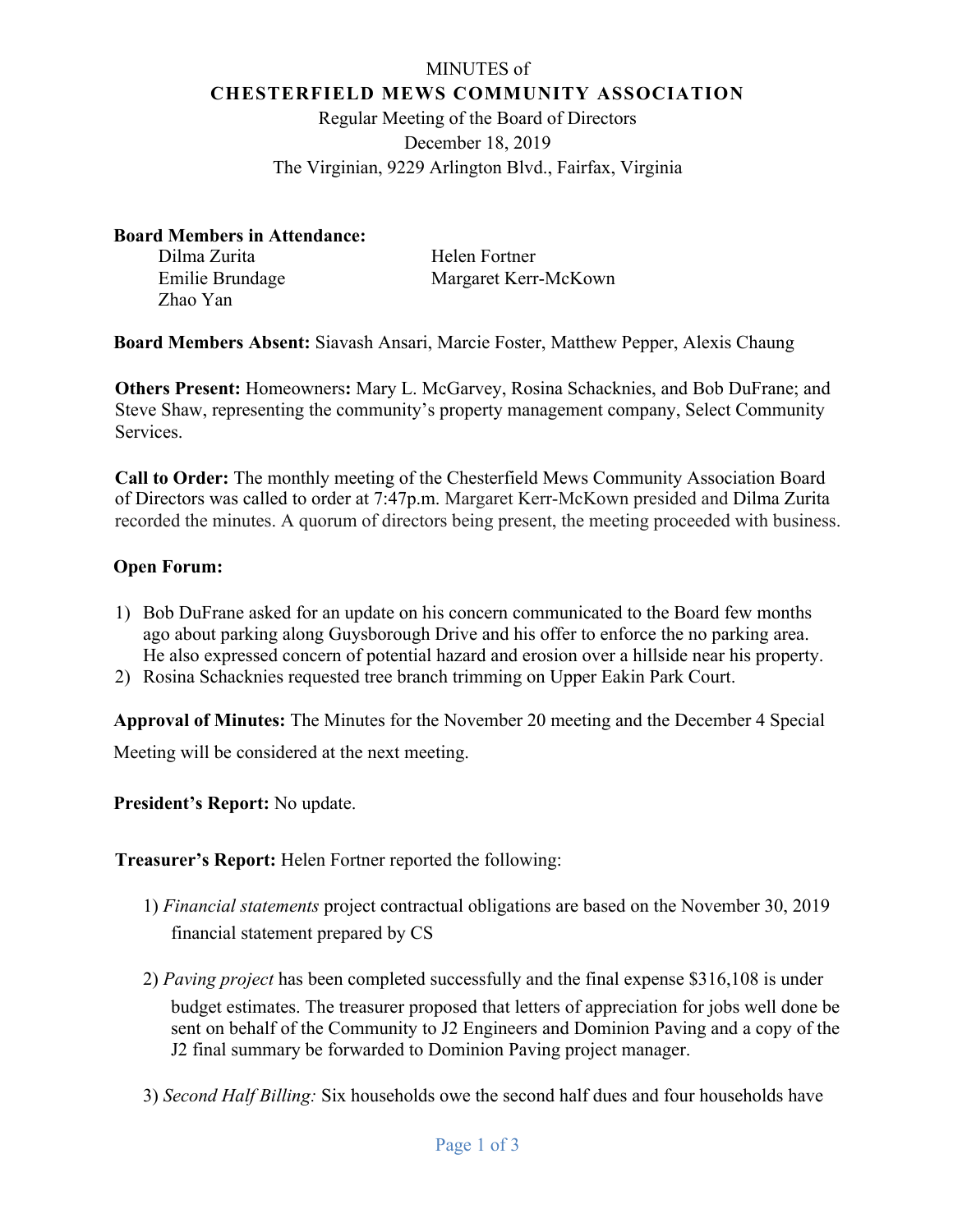## **Board of Directors Meeting Minutes**

a small balance. Total outstanding is \$4,258.88 as of 12/18/2019.

4) *Landscaping:* Operating Funds balance of \$2,808.69 is left after the removal of dead trees and planting of replacements. This balance will be kept until early spring for removal or clean-up of potential storm damage.

5) *Payment of Web Maintenance Invoice #200222 for \$299.*88 was approved. Helen Fortner made a motion to authorize the purchase of one SSL license for 1 year at \$150 or less. The motion was seconded and approved unanimously.

6) Other: SCS contract evaluation period before renewal was missed. Dilma requested Steve Shaw an inventory of all contracts with expiration and renewal dates. Helen suggested a new survey of grounds could benefit the community.

## **Committee and work Area Reports:**

#### *Communications:* No update.

*Architectural*: The architectural committee: Emilie Brundage, Mary McGarvey, and Rosina Schacknies; reported they had reviewed a 16-pages inspection report prepared by SCS. The report lists a total of 102 specific concerns. The committee recommended the Board not to mail violation letters to homeowners with light violations such as bikes, toys, brooms, left outside. Additionally, the committee recommended the Board to leverage the News Letter and Website to inform and educate homeowners on current regulations and our obligation to comply. The committee will review the extensive report and provide the list of architectural violations to the Board with recommendations for letters to be sent from the management company SCS.

## **Old Business:**

- 1) Tree removal on Readsborough Court is completed. Replacement of removed trees is pending.
- 2) Storm water drainage 3155 Colchester Brook Lane. Resolved. Residential drainage pipe has historically been connected to the Association stormwater management system. The Board approved the homeowner's request to continue this arrangement. Further, the Board requested that the homeowner provide documentation that the connection meets 2019 industry standards and the plumber's scope of work to the Association.

#### **New Business:**

1) *Open forum concerns:* The Board informed the Homeowners who brought the concerns to Open Forum that the Board would need more information before making a decision.

2) *Violation of By-Laws 3189 Eakin Park Court* 

Emilie Brundage made a motion to abate the letter of violation sent to homeowner of 3189 Eakin Park Court. Discussion followed. Helen Fortner made a motion to table the